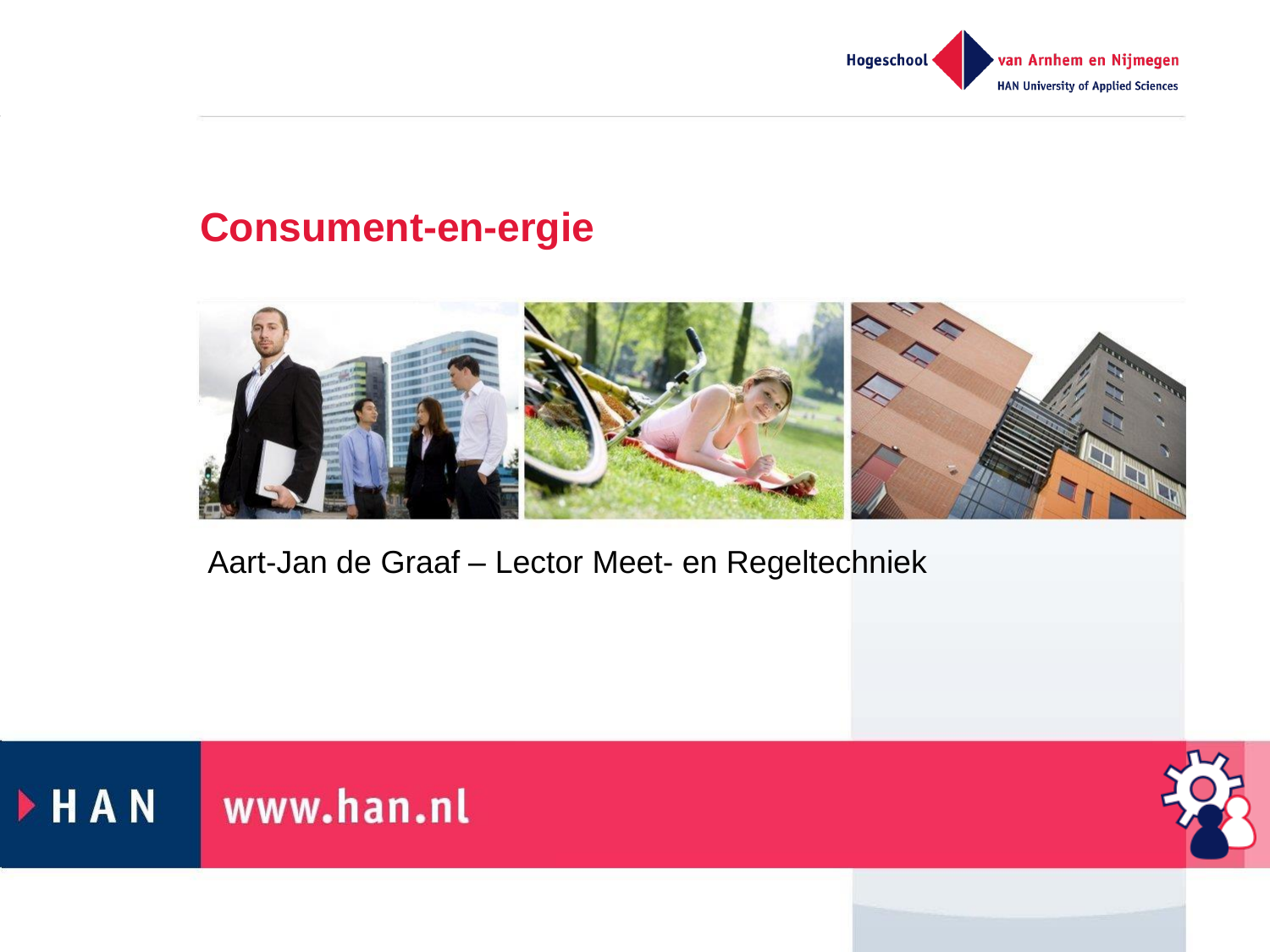

#### **Drie vragen – Nederlandse situatie**

- **Hoeveel primaire energie wordt gebruikt voor opwekking elektriciteit?**
	- A) 12%, B) 25%, C) 33%
- **Hoeveel extra huishoudelijke elektriciteit bij inzet warmtepomp?**
	- A) 25%, B) 50%, C) 100%
- **Hoeveel extra huishoudelijke elektriciteit bij gebruik elektrische auto?**

– A) 25%, B) 50%, C) 100%

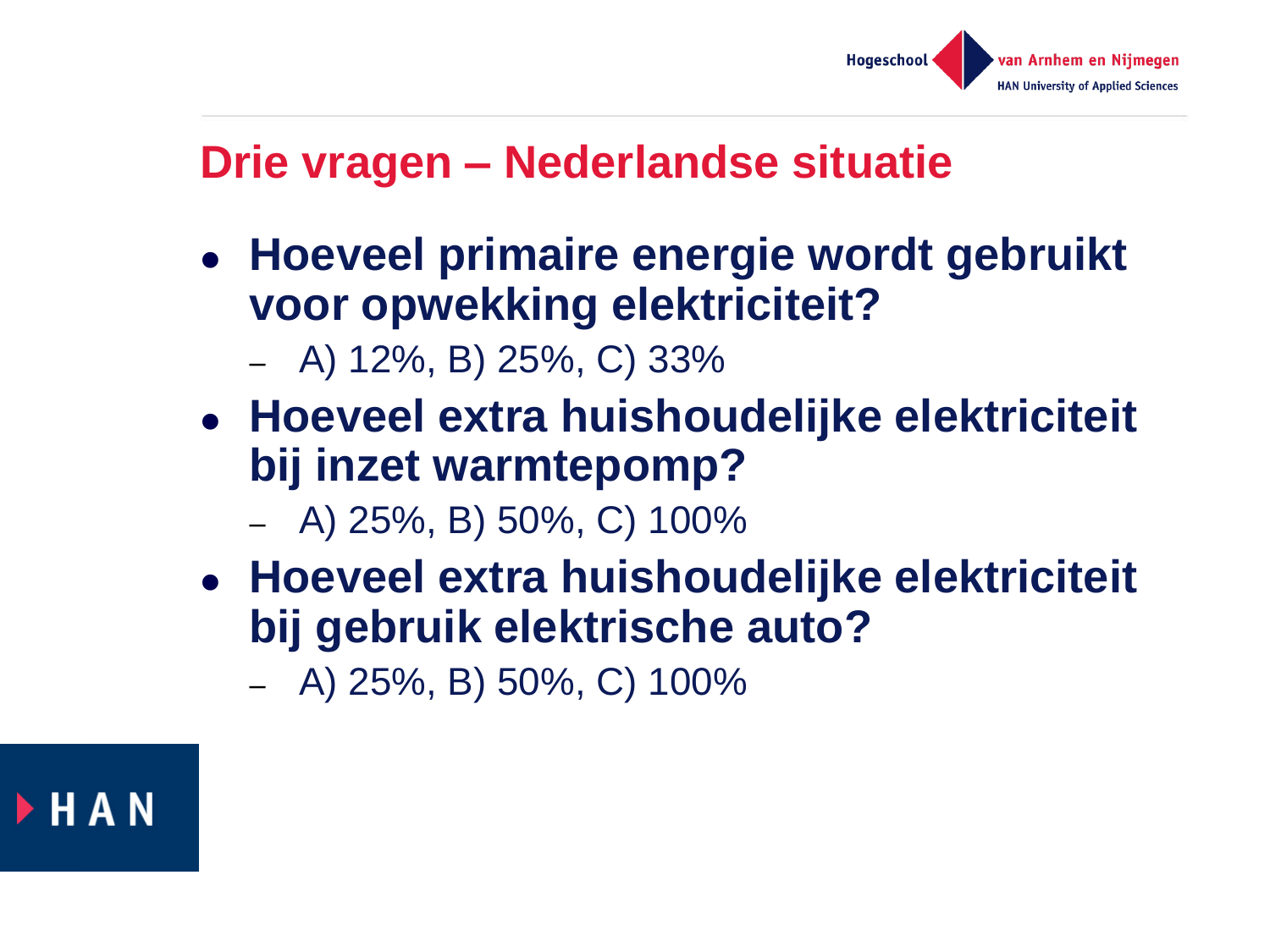

#### **Outline**

- **Use of energy by consumers**
- **Consumers at work (=consumenten ergie)**
- **Cost of energy**
- **Cost of transport**
- **Consumers response?**

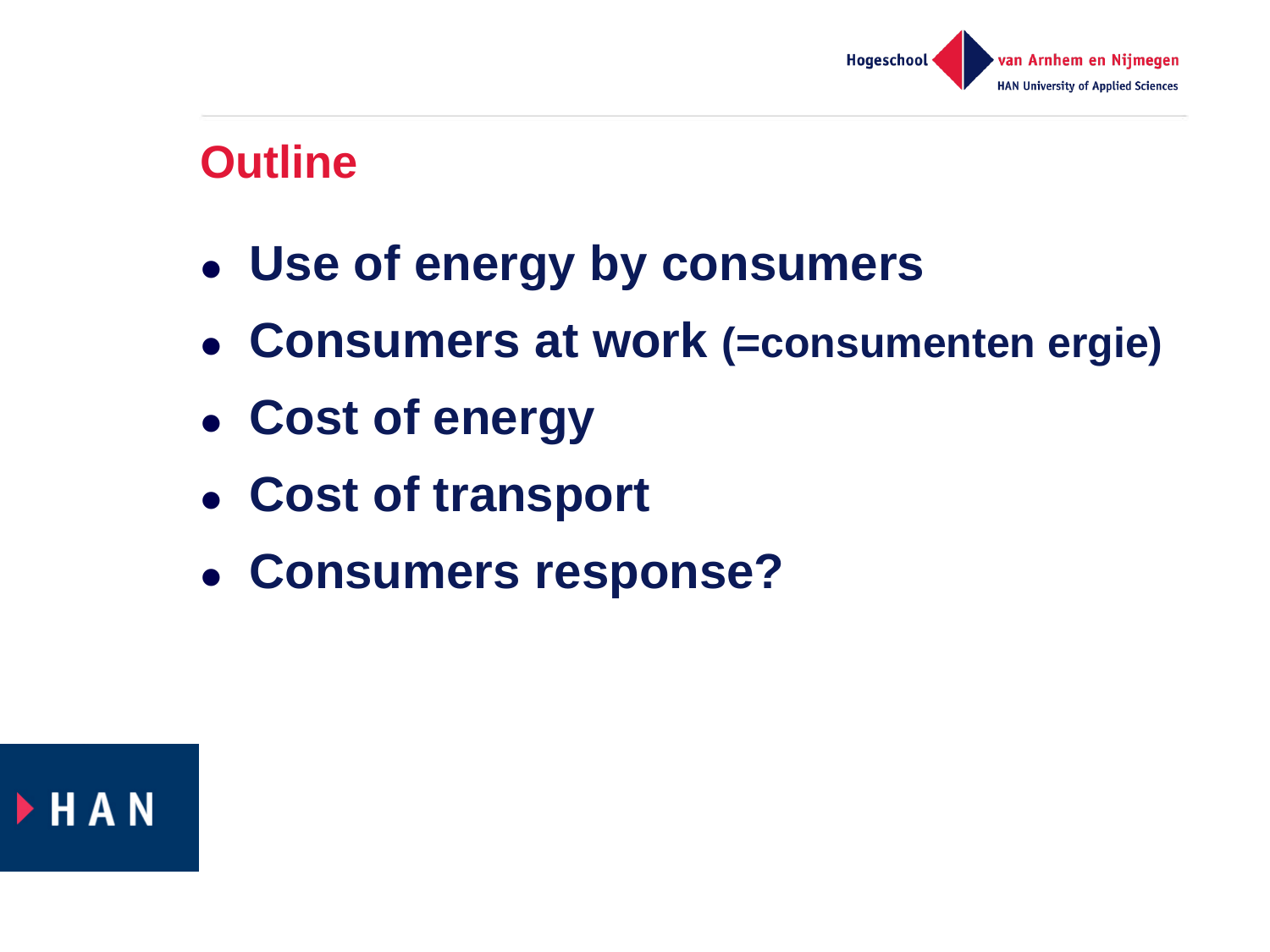

# **Use of energy by consumers**

#### Energieverbruik naar sector



Bron: CBS.

HAN

#### Huishoudelijk energieverbruik per inwoner

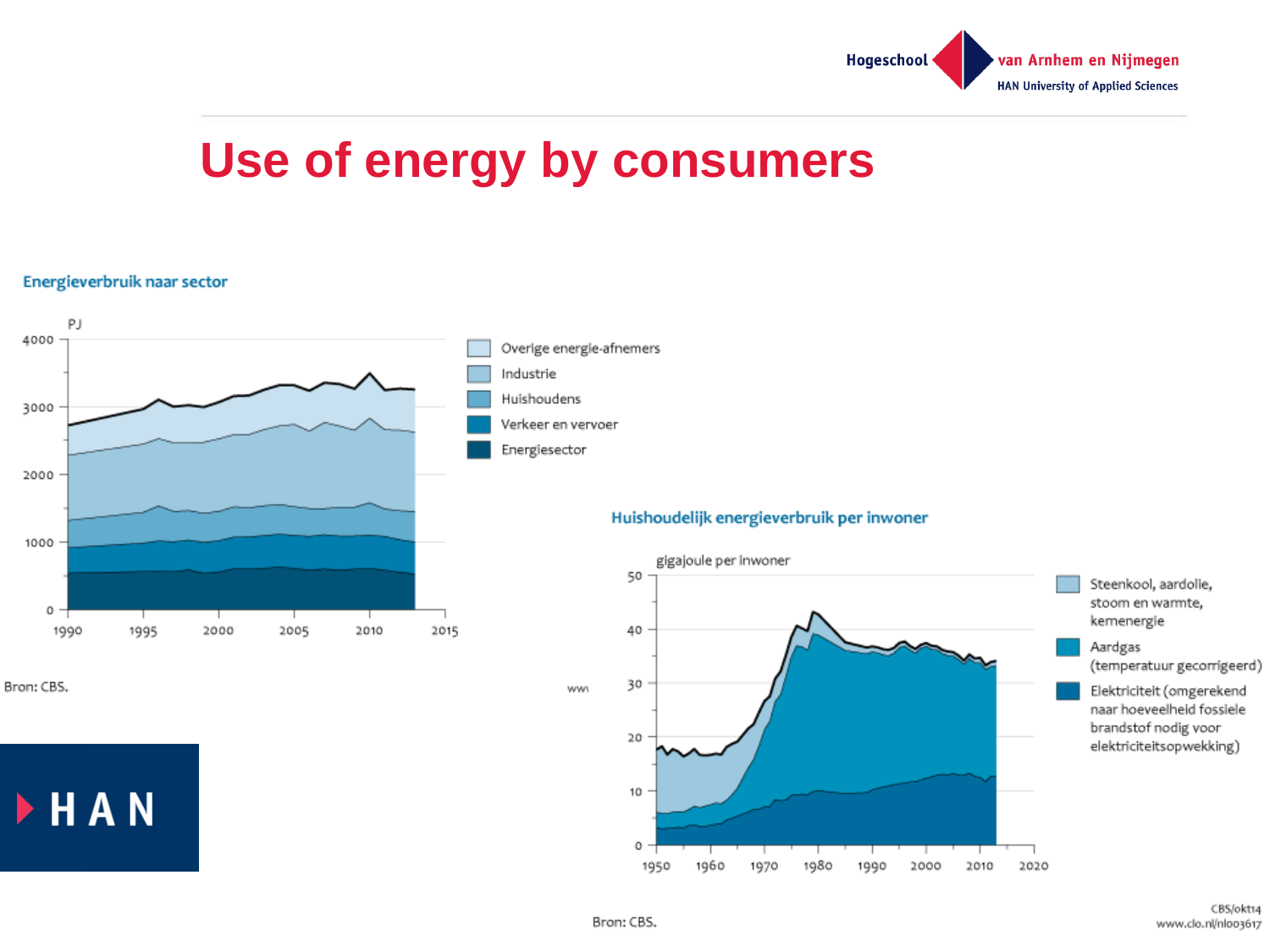

### **Consumers and energy at work, on the move or in charge?**

- **Why?**
	- Benefits / cost reduction
	- Responsibility / climate concerns

### **Consumer -> prosumer -> retailer?**

- Consumption (electricity, gas, heat)
- Production (electricity, heat)
- Supply (electricity)
- Storage (electricity, heat)?
- Control (demand-side, storage, production)?
- **Your own microgrid?**



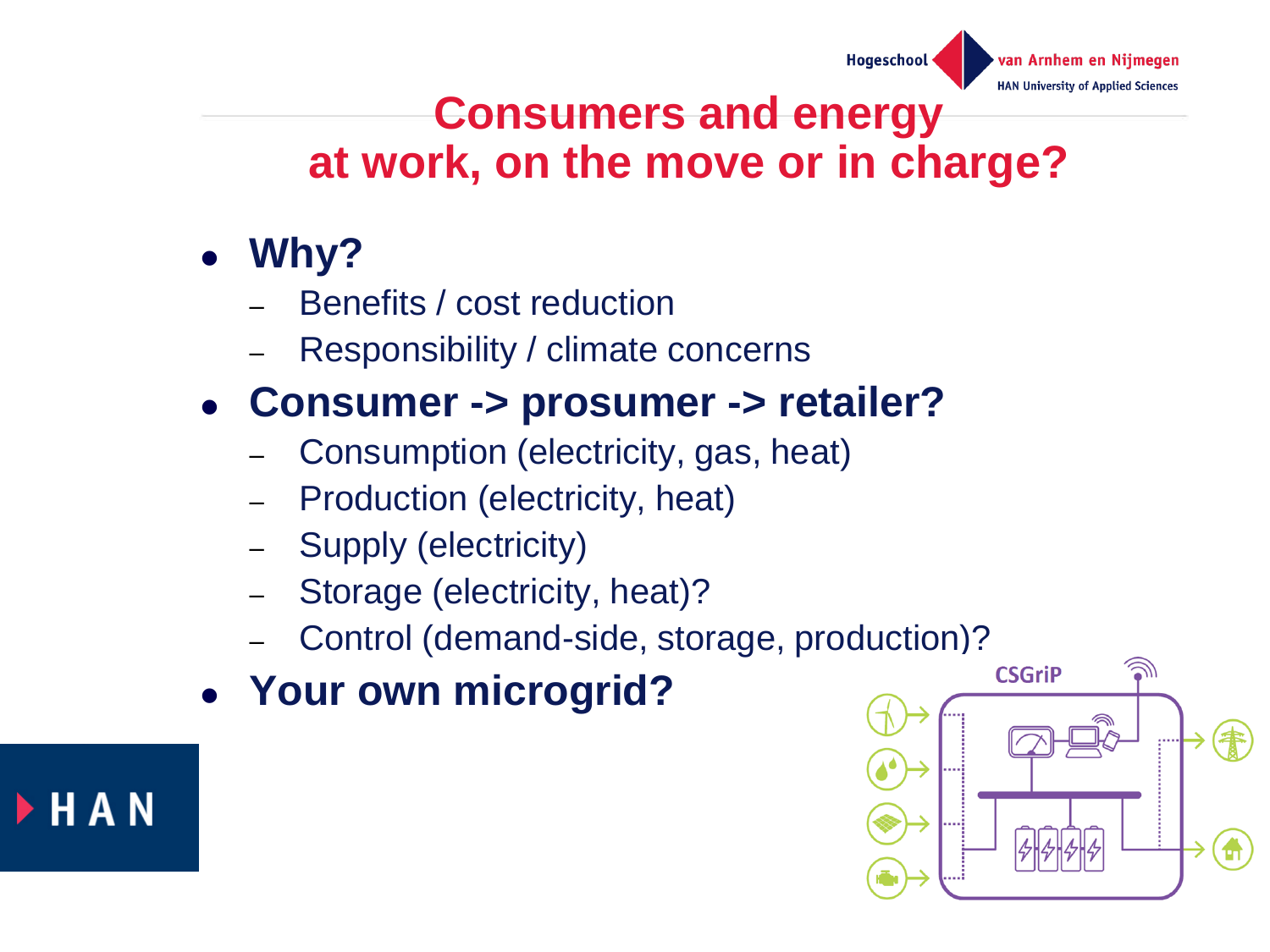

HAN



van Arnhem en Nijmegen **HAN University of Applied Sciences** 

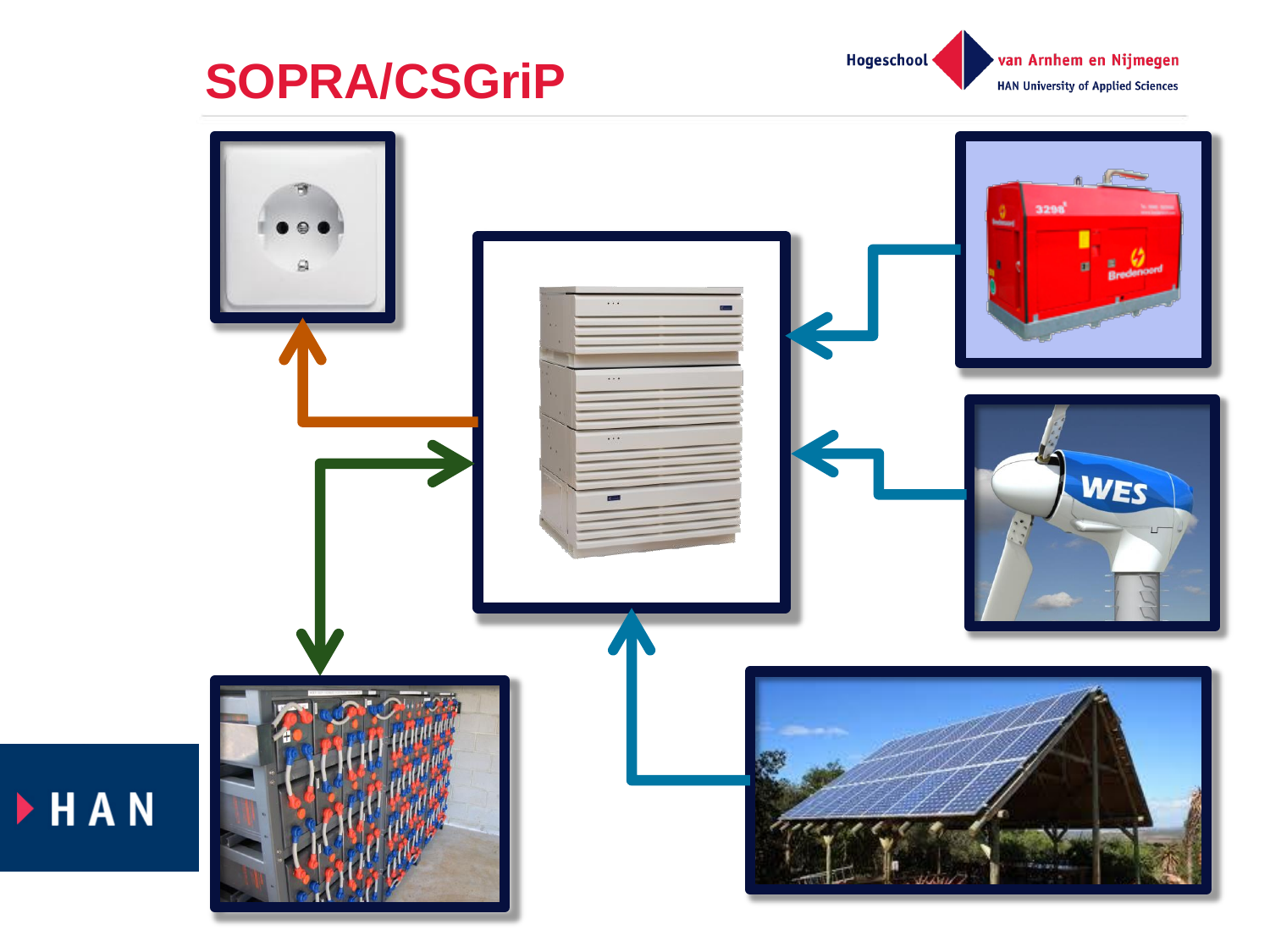Hogeschool

**HAN University** 

## **Cost of Energy - residential (approx 10% of avg net income)**

- **Tax – 40%**
	- Energy tax
	- Opslag Duurzame Energie
	- VAT

### **Energy consumption – 43 %**

- Supply
- Vastrecht

#### **Network services – 17 %**

- **Connection**
- Metering
- System services

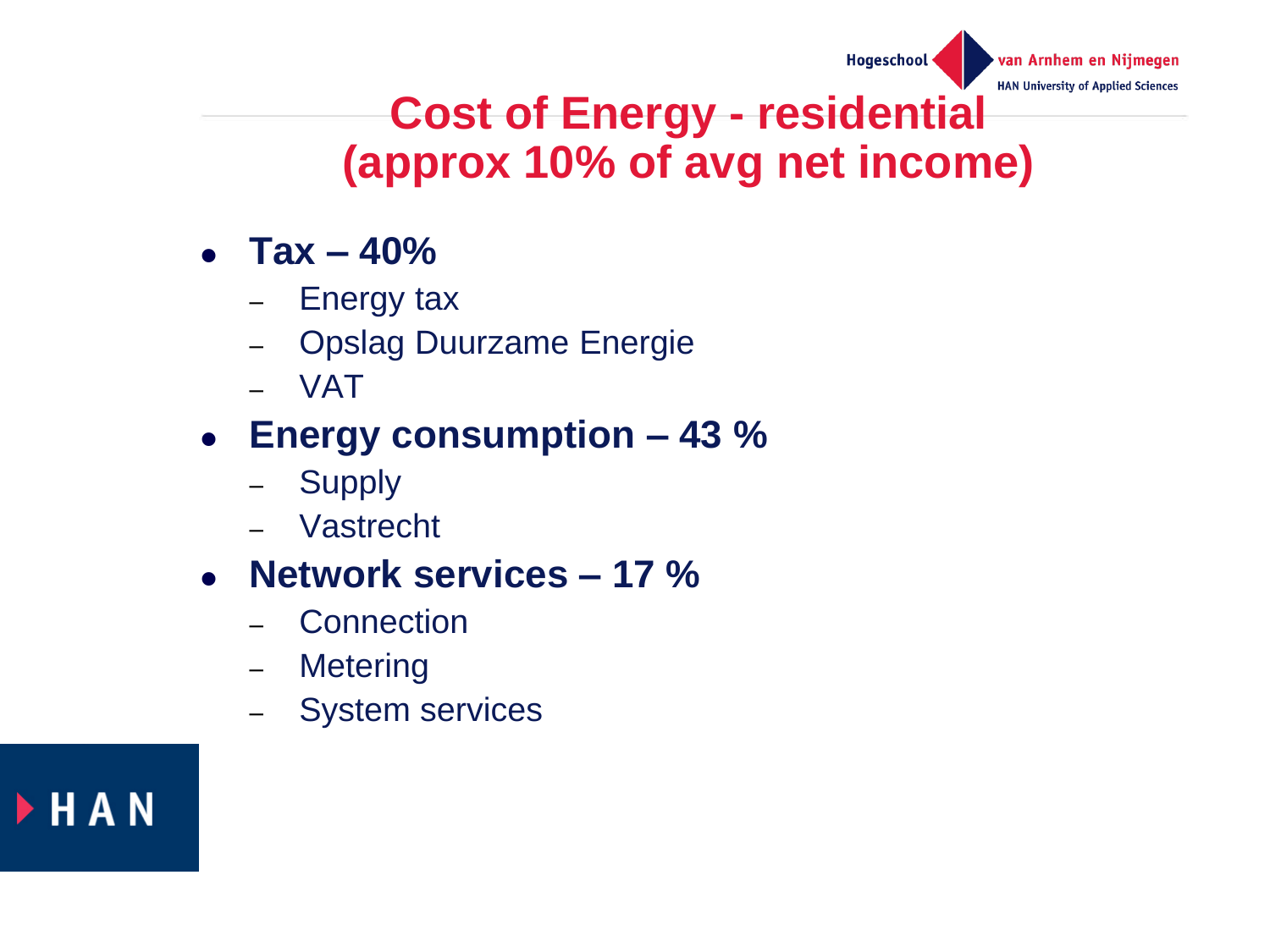

### **Cost of Transport - car (approx 10% of avg net income)**

- **Tax (> 50%)**
	- Road tax
	- Excise duty (accijns) €0,766/€0,482/€0,185 per litre
	- BPM
	- VAT

▶ H A N

## **Energy consumption (< 30%)**

- **Fuel price**
- **Other (20 %)**
	- **Insurance**
	- **Depreciation**